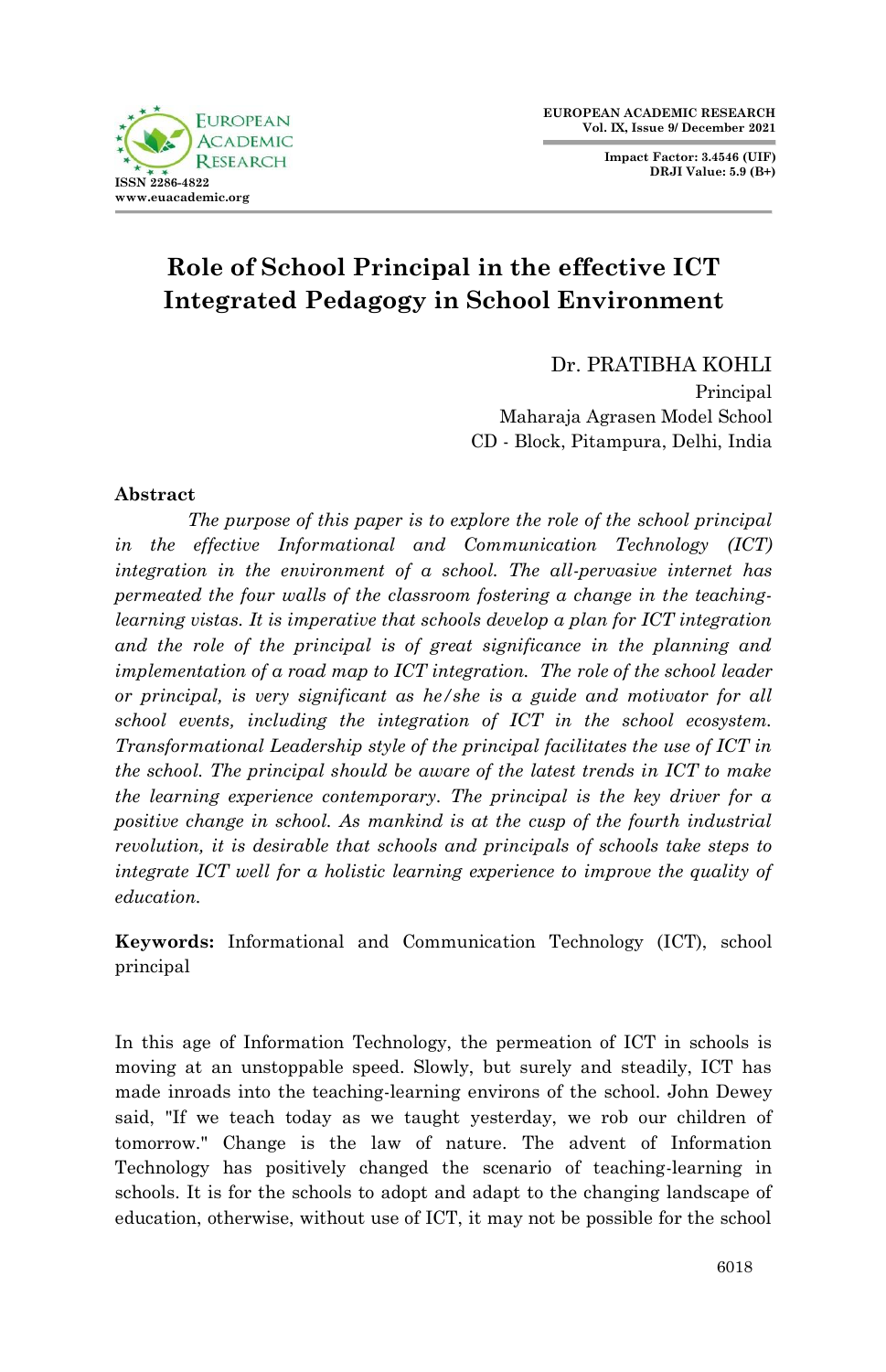to provide a contemporary holistic learning experience to its students. While it is certainly possible to impart education using the "chalk and talk" method, integration of latest trends in the pedagogy is the need of the hour.

With the advent of the internet, geographical boundaries of learning no longer exist. Using technology, it is possible to access the online gamut of educational resources available in the world, within the four walls of the classroom. In fact, the ripples of Information and Communication Technology in the dynamic and ever-evolving scenario of school education is undoubtedly being felt by all stakeholders in the ecosystem of education today. In the research study conducted by Makhanu and Kamper, (2012), it was concluded that a principal"s access to ICT infrastructure has a positive influence on secondary school performance. This paper explores the roles and vistas of a school principal in effective ICT integrated pedagogy.

The principal should have a plan and vision for the effective integration of ICT in all domains of the school, be it the management of the school or the administration of the school or the teaching-learning process. Successful integration of ICT starts with the Principal"s vision, belief and commitment for ICT use across the school but then needs to involve a wider range of personnel in decision-making and policy-making (Newhouse & Newhouse 2010). Whole school approach is basic and imperative to effective ICT integration. Further, the principal should ensure that the implementation of integration in ICT is not limited to a few subjects but is integrated into the entire curriculum transaction process.



**Figure 1: ICT Integration Areas (Misirli 2016)**

It is possible to divide integration of technology in the school into three major categories, micro, meso and macro level. As illustrated in the figure above, micro level is application of ICT in one or more lessons, meso level is use of ICT in is use of ICT to supplement teaching in certain topics. It is important that at the macro level, the principal encourages the staff to exploit integration of ICT for the complete curriculum (Misirli 2016).

**EUROPEAN ACADEMIC RESEARCH - Vol. IX, Issue 9 / December 2021**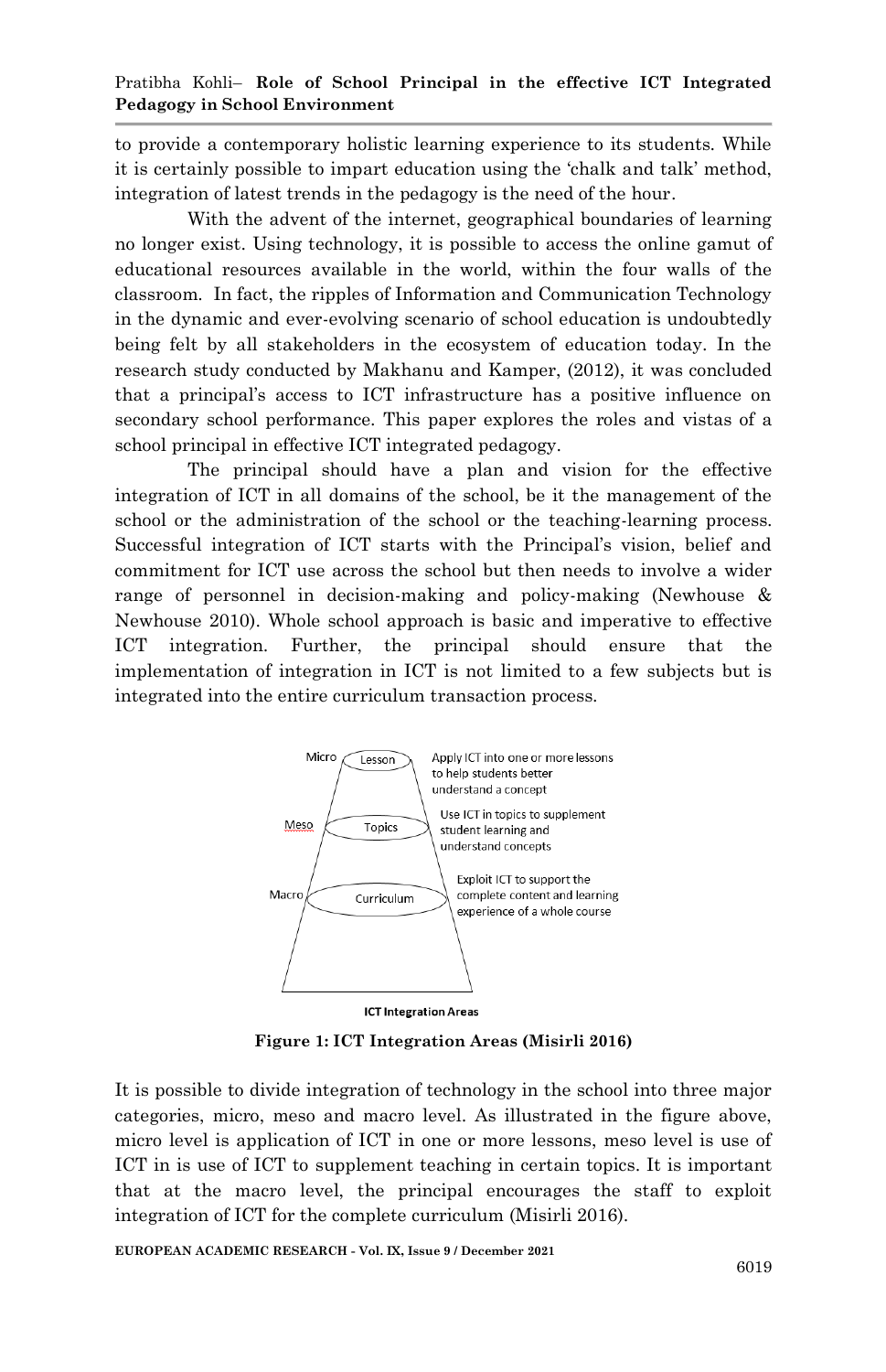### Pratibha Kohli– **Role of School Principal in the effective ICT Integrated Pedagogy in School Environment**

The principal acts as a guide and motivator for every spark of creativity and innovation in the school. Like for any school-related event, the role of a school Principal in the integration of ICT in education is very significant. Undoubtedly, the Principal should lead the integration of ICT from the front. At every stage of ICT implementation in the school, from the availability of hardware and software for ICT, to use of ICT as a resource for students, teachers and administration and then use ICT as a tool for innovation and transformation, the school Principal plays a pivotal role. Undoubtedly, the school leader should facilitate the seamless integration of ICT in all vistas of education.

The principal himself/herself should be a harbinger of positive change in the ecosystem of the school. For this, the principal should strive to be adept at using IT regularly and confidently. He/she should have a passion to use and experiment with newer technologies and be a crusader for use of newer ICT related software.

The staff will feel motivated to use ICT if the Principal also uses ICT proactively. According to Caridi (2009), it is desired that leaders overtly encourage the use of new technologies and hence, attempt to "showcase" it in order to inspire staff members and students. Additionally, it is desirable that leaders actively find the extent to which ICT is being used within the school and look to understand its potential further.

In the words of Prensky (2001, p. 6), "If the Digital Immigrant educators really want to reach Digital Natives – i.e. all their students – they will have to change. It is high time for them to stop grousing". The Principal should make all efforts to bridge the gap of learning styles between the "digital natives" and "digital immigrants". Continuous professional development opportunities to all teachers irrespective of the classes they teach will give teachers the confidence to use technology with ease.

An overall ecosystem of ICT can be a game-changer in the school scenario because students are "digital natives" and are more comfortable in the use of ICT than teachers who are "digital immigrants". All stakeholders should be a part of the ICT environment of the school. Enochsson & Rizza (2009, p. 28) concluded that at the policy level "clear expectations and evaluations, enough flexibility for the changing field" of ICT integration in education is needed.

It is imperative for the principal to be aware of the teaching styles of the teachers and the learning styles of the learners. According to Nandakumar, Nair and Jharkaria, (2014), ICT integration is about creating student-centred constructivism learning environments where technology is used as a tool for the development of students and as an instructional strategy in the context of changing pedagogy. So, the principal needs to keep abreast with the latest trends in education to foster innovation in the school. Undoubtedly, the students of today are tech-savvy and at ease with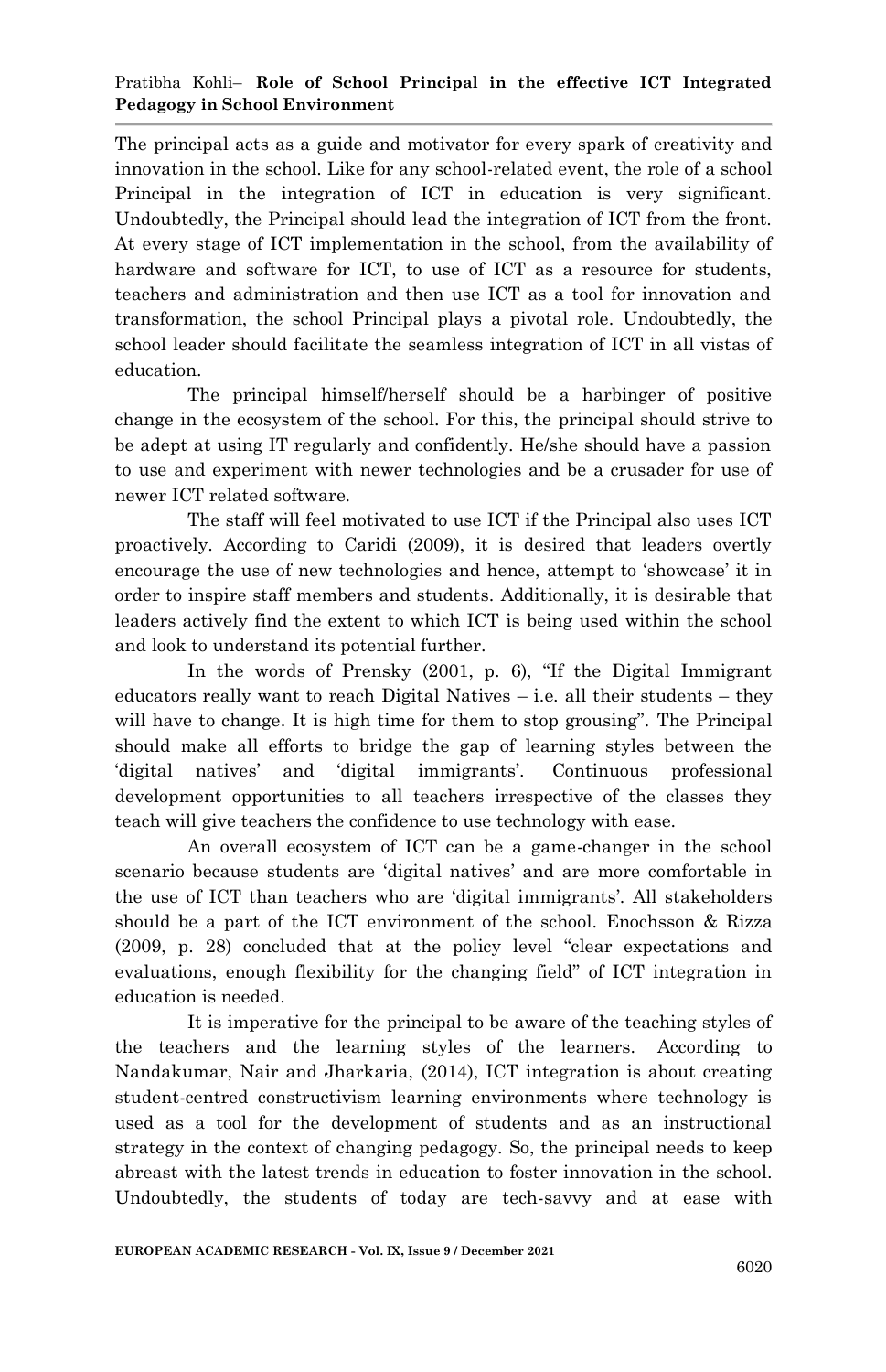technology, hence the teacher will need to evolve the learning styles to teach the way the students want to learn.

In 21st-century education, technology needs to be integrated into the classroom and to the needs of students who are quite at ease with IT devices. Professional development for principals must be designed so that they can be role- models and supervise technology integration by teachers well (Thannimalai, & Raman 2018). The principal should encourage workshops, seminars and capacity building programmes to hone the skills of educators in the use of technology. Effective integration of ICT into the curriculum should become the prime concern of the principal, only then will the teachers adopt it in their curricular transactions. Encouraging peer to peer learning in schools will enhance pedagogical competencies of teachers.

Afshari et al (2010), took up a study which illustrated that transformational leadership style has a significant association with the level of computer use by principals of schools. They opined that the leadership style exhibited by the leader could facilitate or impede technology infusion. If school leaders want to initiate and implement change in school using ICT, they must be eager to model the transformational components of charisma, inspirational motivation, intellectual stimulation and individualized consideration in their schools*.* The transformational leadership components are worth a description in this paper.

The famous American historian and political scientist, James MacGregor Burns, in his book Leadership (1978) introduced the concept of Transforming Leadership. In 1985, Bernard M. Bass (1985), extended the work of Burns (1978) by explaining the transforming and transactional leadership and introduced the term "transformational" instead of "transforming." The author feels that Transformational leadership qualities of the principal greatly foster the use of ICT in the school environment.



**Figure 2: Transformational Leadership Theory (adapted from https://www.marketing91.com/transformational-leadership/)**

**EUROPEAN ACADEMIC RESEARCH - Vol. IX, Issue 9 / December 2021**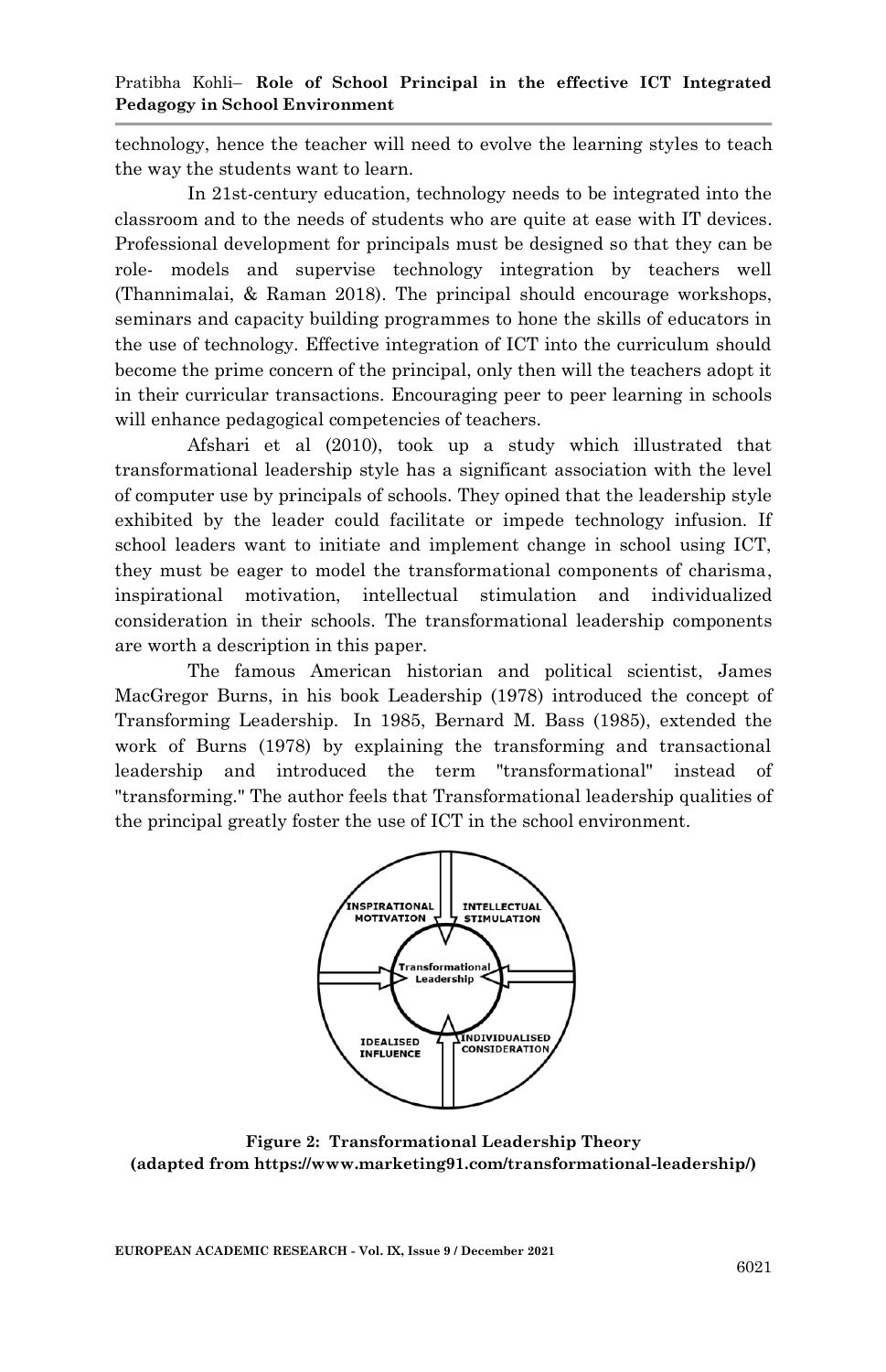Here, it would be worthwhile to discuss the four elements of transformational leadership for school leaders in context ICT integration is to be taken up at all levels in the school.

- 1. Individualized Consideration It is the degree to which the Principal attends to the ICT related need of each teacher. The principal carefully listens to the concerns of each teacher regarding concerns for effective implementation of ICT and acts as a mentor. It also includes giving due recognition to the contribution of each teacher towards ICT implementation.
- 2. Intellectual Stimulation It is the degree to which the school principal takes up risks and solicits ideas and views of the teachers. Such school leaders nourish creativity and propel the teachers towards independent thinking. The novel situations that arise due to ICT implementation are an opportunity to learn.
- 3. Inspirational Motivation The school principal articulates a vision of ICT integration which is inspiring and appealing to the teachers. The school principal exhibits optimism and good communication skills. The vision to inculcate is ICT is powerful and engaging. The teachers show willingness to put in more effort in ICT integration.
- 4. Inspirational Motivation Integration, the school principal has a vision that inspires all teachers about future ICT implementation goals. The principal provides energy and purpose to move forward. The principal should have good communication skills that are well understood, clear, precise and powerful to ensure the vision is well understood by the teachers. (Adapted from https://en.wikipedia.org/w/index.php?oldid=454966429)

Transformational Leadership style is known to have a positive performance outcome in the schools.

According to Moore's law, the overall processing power for computers doubles every two years. Considering this rapid advancement, technological advancement increases at an exponential rate. This will impact the use of ICT in education too. From the use of Instructional Whiteboard to the use of Artificial Intelligence and Machine Learning, the way technology is impacting the education scenario is immense. Principals should be familiar with current research and best practices in ICT in education. Moreover, they should use new technologies and model their use to change and improve the ICT environment in which the educators function. Novel technological software brings varied and improved learning experience to students. The Principal should support and enhance the use of the latest innovation of IT in the classroom so that students get an enriching and latest experience (Afshari et al, 2012).

For the imminent Fourth Industrial Revolution, the education system needs to be rewired and restructured. Since this can dramatically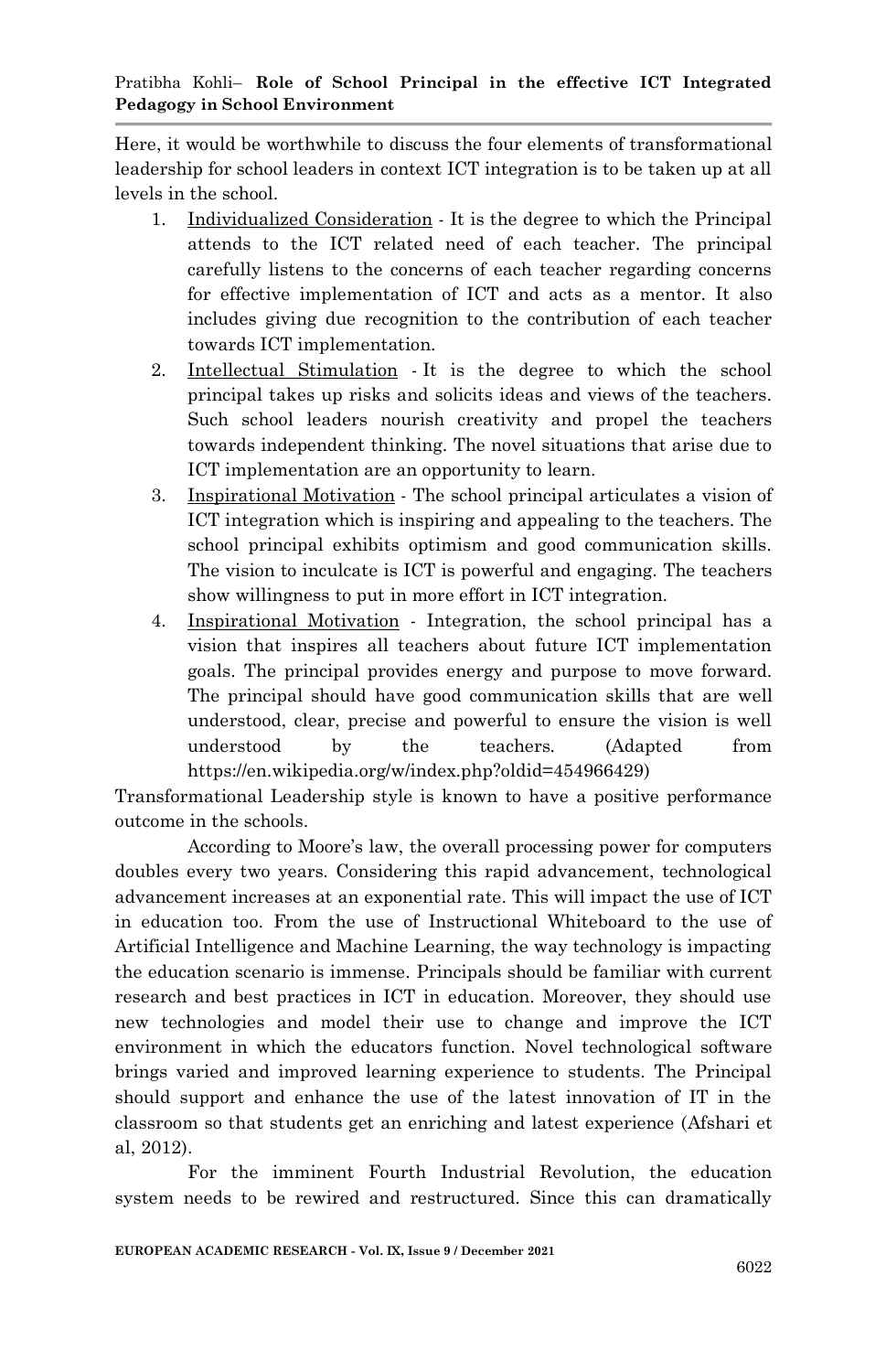## Pratibha Kohli– **Role of School Principal in the effective ICT Integrated Pedagogy in School Environment**

change the way schools prepare students for the future, the principal and his/her team of teachers have to educate students to be prepared for the novel, hitherto unknown disruptive technologies. With Artificial Intelligence, Machine Learning and Augmented Reality entering the arena of education, education will continuously evolve. School leaders need to embrace not only the integration of technology in the schools but prepare students and teachers to be critical thinkers and neoteric innovators. The principal is going to be the key factor to drive a culture of learning in the school. The principal will need to be a life-long learner in this era of redefining the purpose of education. In the words of Mahatama Gandhi, "Be the change that you wish to see in the world", so, if the Principal wants the integration of newer technologies in the school education, he/she had to first learn to use these technologies and drive the change. The principal and the staff should have the technical skills and the global competencies to prepare students for the ever-evolving education. It is important to encourage a culture of how to develop the cognitive ability of learning newer technologies.

Quality in education is a journey, and not a destination. Wee Leng (2010) concludes "transformational leadership is about the organisation and so is contingent upon rather than integrated with teaching and learning". The ultimate aim of education is to enhance the learning experience of students and make learning a joyful and meaningful experience. In this era of rapid change in technology, judicious use of technology in the school can well enhance the teaching-learning experience in the school. It is to be remembered that the use of ICT is not only for the teachers of computer department, rather for all teachers under the watchful eyes and guidance of the school principal. Professional development opportunities and programmes for school principals will foster the use of ICT by teachers in the school and hence prepare the students to be future-ready for the fourth Industrial Revolution.

#### **REFERENCES**

- 1. Afshari, M., Abu BAKAR, K., Su LUAN, W., Afshari, M., Say FOOI, F., & Abu SAMAH, B. (2010). Computer use by secondary school principals. In The Turkish Online Journal of Educational Technology (Vol. 9). Retrieved from <https://files.eric.ed.gov/fulltext/EJ898011.pdf>
- 2. Caridi, A. A. (2009). The impact of school leadership upon the successful integration of ICT across the curriculum in secondary schools. Retrieved from [https://pdfs.semanticscholar.org/9f9e/205daa71f76eb67d986c52f706da3021d15](https://pdfs.semanticscholar.org/9f9e/205daa71f76eb67d986c52f706da3021d157.pdf) [7.pdf](https://pdfs.semanticscholar.org/9f9e/205daa71f76eb67d986c52f706da3021d157.pdf)
- 3. Enochsson, A. and C. Rizza (2009), "ICT in Initial Teacher Training: Research Review", OECD Education Working Papers, No. 38, OECD Publishing, © OECD. doi:10.1787/220502872611